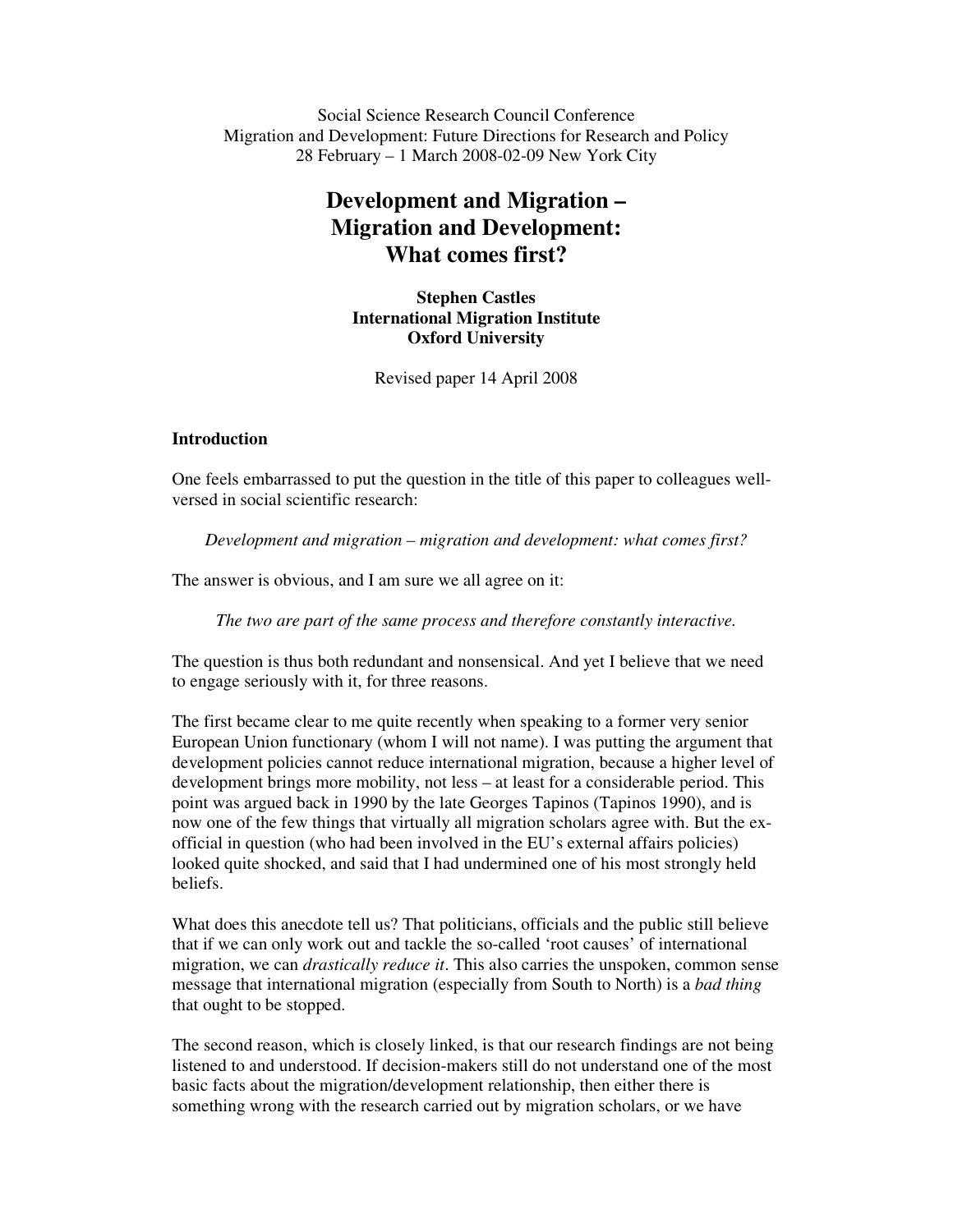failed to bridge the gap with decision-makers – or both. In fact I believe that it is both. The fragmentation and narrowness of migration studies that many of us have written about (Castles 2007; Massey, et al. 1998; Portes 1999; Portes and DeWind 2004; Zolberg 1989); (Brettell and Hollifield 2007) means that our research does not build on shared concepts and questions, and does not, on the whole lead, lead to an accumulation of knowledge. And even when we do agree on something important, we have not been very good at getting it over to non-specialists.

The third reason is that there has recently been a change in the conventional wisdom about international migration and development. I use the term 'conventional wisdom' in the sense put forward by John Kenneth Galbraith (Galbraith 1958) to refer to something that is so obvious that it does not even need arguing (e.g. the belief held in 1960 that smoking was not harmful to health). One could also use the term 'common sense' as applied by Gramsci (Gramsci, et al. 1971). The conventional wisdom about migration and development until recently was a predominantly pessimistic view: as an ILO official interviewed in the 1990s commented: 'migration and development – nobody believes that anymore' (Massey, et al. 1998, 260). In the last ten years there has been a major conceptual shift. As Kathleen Newland has written, there been a 'new surge of interest' (Newland 2007) in migration and development. Many academic studies now show how migration can have positive results for countries of origin. A series of reports and policy statements has shown that international agencies and the governments of both migrant-sending and receiving countries believe that migration can make an important contribution to the development of poorer countries.

This last point actually raises two sets of questions:

- If, as Galbraith wrote, 'the enemy of the conventional wisdom is not ideas but the march of events', what events or crucial changes in economic and social conditions have led to the paradigm shift?
- If, on the other hand, the world has not changed that much, our questions must be led by the sociology of knowledge: in what ways have economic and political interests changed so that perceptions or desires concerning the development/migration relationship have been fundamentally transformed?

In this paper I will reflect on these problems by,

- 1. Giving a brief history of academic debates on international migration and development;
- 2. Examining the politics of migration and development, using EU policy approaches as examples;
- 3. Discussing an alternative approach to migration and development based on a conceptual framework and methodology derived from the analysis of social transformation processes;
- 4. Re-assessing some key aspects of the migration/development relationship in the light of a social transformation approach; and
- 5. Finally asking whether economic development is in fact likely to reduce emigration from poor countries?

One aim of this initial debate between a development economist (Gustav Ranis) and a migration specialist (myself) was to see how development studies and migration studies differ and how they can intersect. In this particular case, the dialogue was complicated by the fact that Prof. Ranis built his theoretical approach on the analysis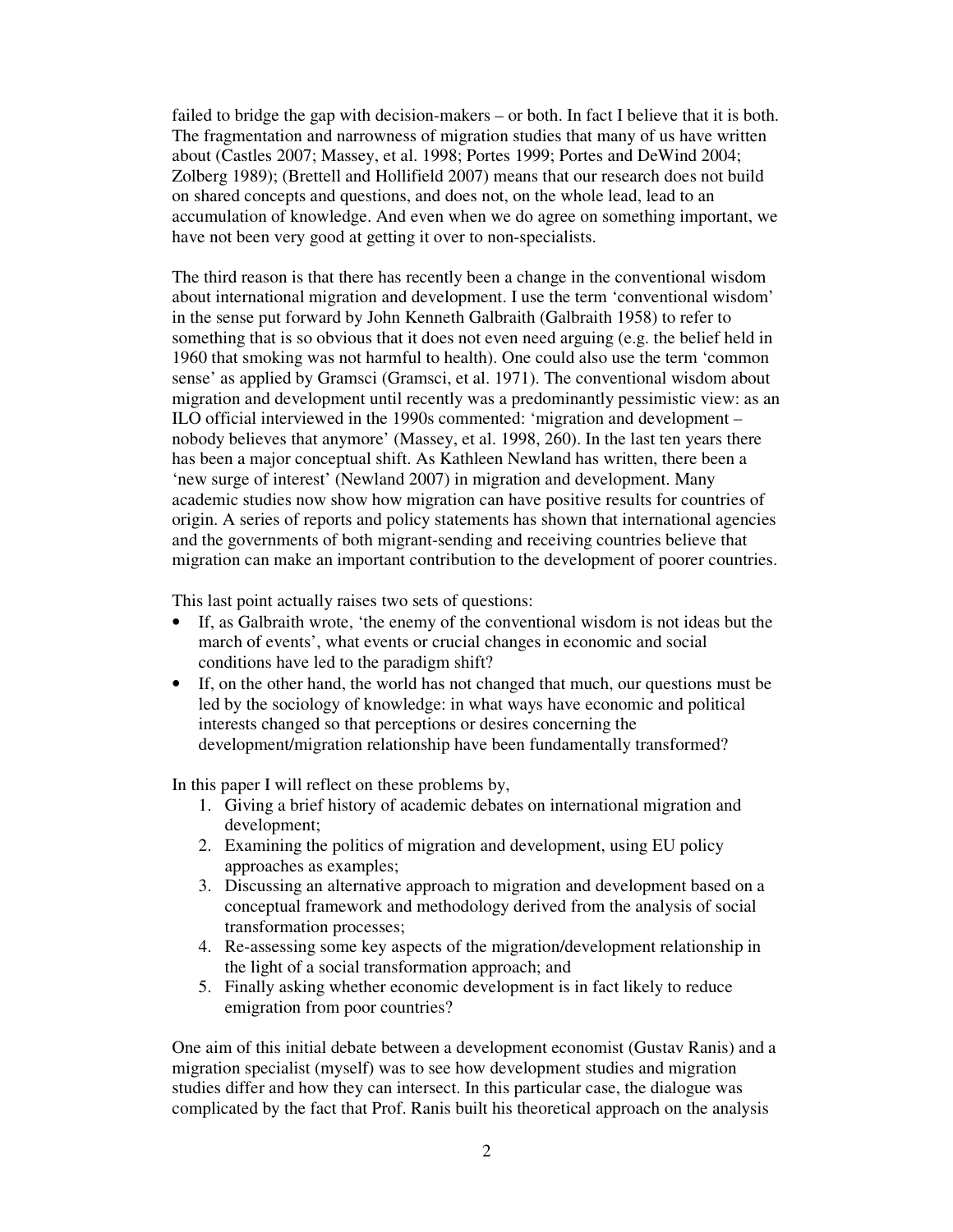of internal migration, extending it only later to international migration, while I start from international migration and see internal rural-urban migration as part of the social transformation processes that form my central analytical category. My paper does address the distinctions between analyses of migration starting from development economics and those deriving from the political economy and sociology of international migration (which I call 'historical-institutional approaches' below). I will come back to differences and similarities at the end of the paper.

## **A short history of the academic debate on migration/development linkages**

It is impossible to provide an adequate history of intellectual trends in this area in a brief paper. The aim here is simply to provide a rough overview to contextualise contemporary debates.

During the 1950s and 1960s development economists stressed that labour migration was an integral part of modernization. They were looking first and foremost at the *effects of development on migration*, but also at reciprocal *effects of migration on development*, namely that the reduction of labour surpluses (and hence unemployment) in areas of origin and the inflow of capital through *migrant remittances* could improve productivity and incomes (Massey, et al. 1998, 223).

The governments of countries like Morocco, Turkey and the Philippines shared this view. In the 1960s and 1970s, they encouraged their nationals to migrate to Western Europe or the USA – and later to Gulf oil economies. Such governments claimed that labour export would facilitate economic development at home. However, the longterm results of labour recruitment schemes were often disappointing, with little economic benefit for the country of origin – as shown in particular by a series of studies on Turkey (Abadan-Unat 1988; Martin 1991; Paine 1974). The result was the predominantly pessimistic view that 'migration undermines the prospects for local economic development and yields a state of stagnation and dependency' (Massey, et al. 1998, 272).

In the early 21<sup>st</sup> century, there has been a remarkable turn-around. After years of seeing South-North migrants as a problem for national identity and social cohesion, and more recently even as a threat to national security, politicians and officials now emphasize the potential of international migration to bring about economic and social development in the countries of origin. Now, ideas on the positive effects of migration on development are at the centre of policy initiatives. There has been a plethora of official conferences and reports on the theme (e.g. DFID 2007; GCIM 2005; World Bank 2006). In countries of origin like India migrants as being redefined as 'heroes of development' (Khadria 2008).

So what has been happening? In retrospect, there appear to have been two separate (but often intersecting) discourses: an *academic* and a *policy* debate. I will briefly review the academic debate in this section and the policy debate in the next.

## *The academic debate on migration and development*

The main controversy from the 1950s to the 1980s was between neo-classical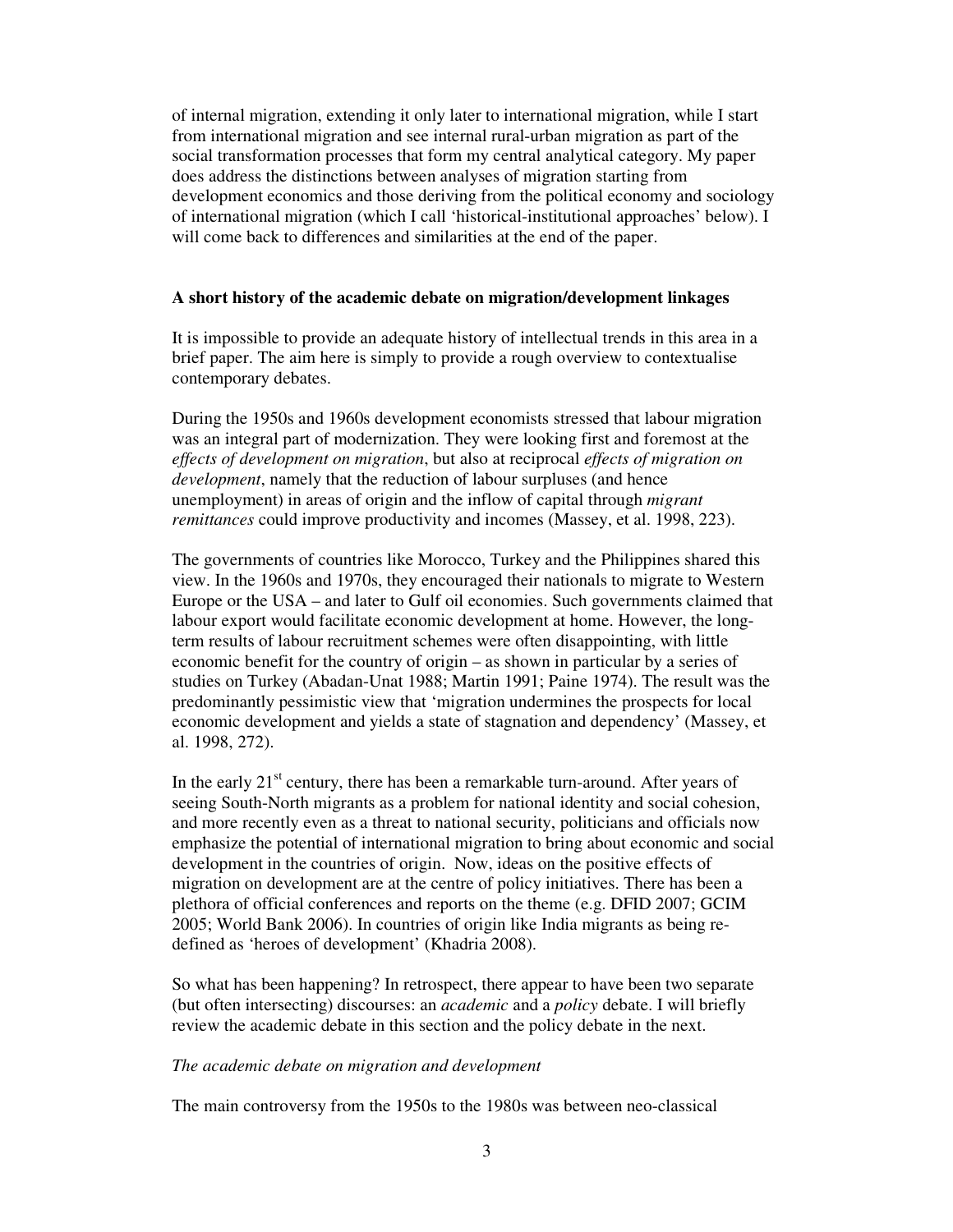economic theory and historical–institutional theory. To some extent this can also be seen as a controversy between development economists on the one hand and political economists and sociologists on the other.

Development economists mainly applied neo-classical theory, which emphasised the individual decision to migrate, based on rational comparison of the relative costs and benefits of remaining at home or moving. Neo-classical theory assumed that potential migrants had excellent knowledge of wage levels and employment opportunities in destination regions, and that their migration decisions were overwhelmingly based on these economic factors. Constraining factors, such as government restrictions, were seen as distortions of the rational market. According to the neo-classical model, the mere existence of economic disparities between various areas should be sufficient to generate migrant flows. In the long run, such flows should help to equalize wages and conditions in underdeveloped and developed regions, leading towards economic equilibrium.

The result was an overwhelmingly positive view in the 1950s and 1960s on the linkages between migration for development – a *virtuous circle:*

Beginnings of development in poor countries  $\rightarrow$  Migration  $\rightarrow$ Enhanced development  $\rightarrow$  Trend to income equilibrium and elimination of the 'root causes' of migration  $\rightarrow$  Less migration.

By contrast, the historical-institutional approach saw migration mainly as a way of mobilising cheap labour for capital. It perpetuated the underdevelopment that was a legacy of European colonialism, exploiting the resources of poor countries to make the rich ones even richer. The intellectual roots of such analyses lay in Marxist political economy - especially in dependency theory, which was influential in Latin America in the 1960s. A more comprehensive 'world systems theory' developed in the 1970s and 1980s. It focused on the way less-developed 'peripheral' regions were incorporated into a world economy controlled by 'core' capitalist nations. The penetration of multi-national corporations into less-developed economies accelerated rural change, leading to poverty, displacement of workers, rapid urbanization and the growth of informal economies.

In the 1970s and 1980s (perhaps as a reflection of broader intellectual trends) the pessimistic view of the historical-institutional approach was dominant. It conceptualised the linkages between migration and development as a *vicious circle:*

Core-periphery division and dependency  $\rightarrow$  Migration  $\rightarrow$  Increased dependency of poor countries  $\rightarrow$  Impoverishment and income gap get worse  $\rightarrow$  Third world labour freely available for capital in core economies.

However, from the 1970s onwards, alternative theoretical models began to emerge, paving the way for the more positive (but also more differentiated) approach characteristic of the current period. These models are making it possible to bridge the old divides, and to work towards a more comprehensive understanding of the migratory process. But this was not just an advance in social scientific analysis – it also related 'the march of events': after the 1973 'oil crisis' there was an important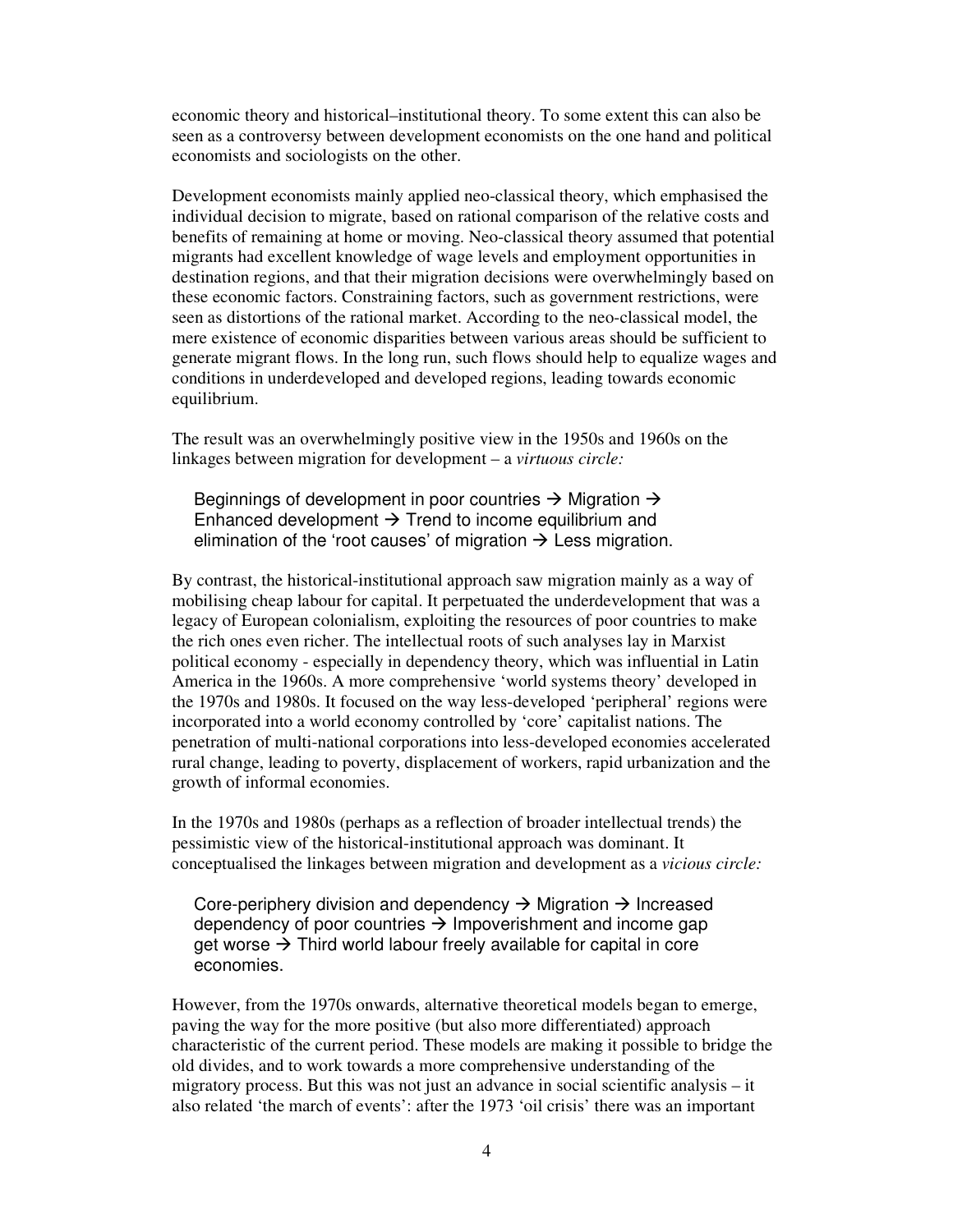shift in capital investment strategies. Instead of investing in Fordist-type industries in the old industrial areas of Western Europe, North America and Japan, corporations became multi-nationals, and moved labour-intensive production process to low-wages areas of the South (Froebel, et al. 1980). This set the stage of a re-assessment of ideas on the costs and benefits of labour migration epitomised in the title of an economic study of the time: *Trade in place of migration* (Hiemenz and Schatz 1979).

The new approaches have been characterised as *transitional theories* by my colleague Hein de Haas (de Haas 2008), because they set out to link mobility to processes of development and economic integration. According to (Zelinsky 1971), at the beginning of a process of modernisation and industrialisation, there is frequently an increase in emigration, due to population growth, a decline in rural employment and low wage levels. As industrialisation proceeds, labour supply declines and domestic wage levels rise; as a result emigration falls and labour immigration begins to take its place. This 'mobility transition' parallels the 'fertility transition' through which populations grow fast as public health and hygiene improves, and then stabilise as fertility falls in industrial countries. A more recent concept used to describe this pattern is the 'migration hump': a chart of emigration shows a rising line as economic growth takes off, then a flattening curve, followed in the long run by a decline, as a mature industrial economy emerges (Martin and Taylor 2001). Another theory that links migration with broader social changes is to be found in the work of geographer Ronald Skeldon, who suggests a spatial typology of migratory situations (Skeldon 1997).

Without going further into these complex debates, it is important to see that advances in migration theory are making it possible to move towards more holistic understandings of the of the migratory process. The key ideas of some of new migration theories come from different disciplines, but they seem highly compatible with each other. Apart from the transitional theories already mentioned, the newer approaches include:

- The new economics of labour migration (NELM), which remains within the neoclassical paradigm of income maximisation and trends towards equilibrium, yet questions neo-classical theory's methodological individualism, by emphasising the role of families and communities in migration decisions. NELM uses methods such as qualitative interviews and household survey that are similar to those used by anthropologists and sociologists. (The 'migration hump' idea, of course, was linked to the NELM approach).
- Dual or segmented labour market theory, which analyses the differentiated labour demand of employers as a key factor in causing and structuring migration.
- Migration networks theory, which shows the collective agency of migrants and their communities in organising processes of migration and incorporation.
- Transnational theory: as a result of new transport and communications technologies it becomes increasingly easy for migrants to maintain long-term economic, social, cultural and political links across borders. Transnational communities (or diasporas) are becoming increasingly important as social actors.

Such approaches also correspond with tendencies in mainstream social theory to overcome the old structure/agency dichotomy, and to re-theorise the links between human action (individually and in groups) and broader processes of change in social structures (de Haas 2008). These innovations in migration theory could therefore help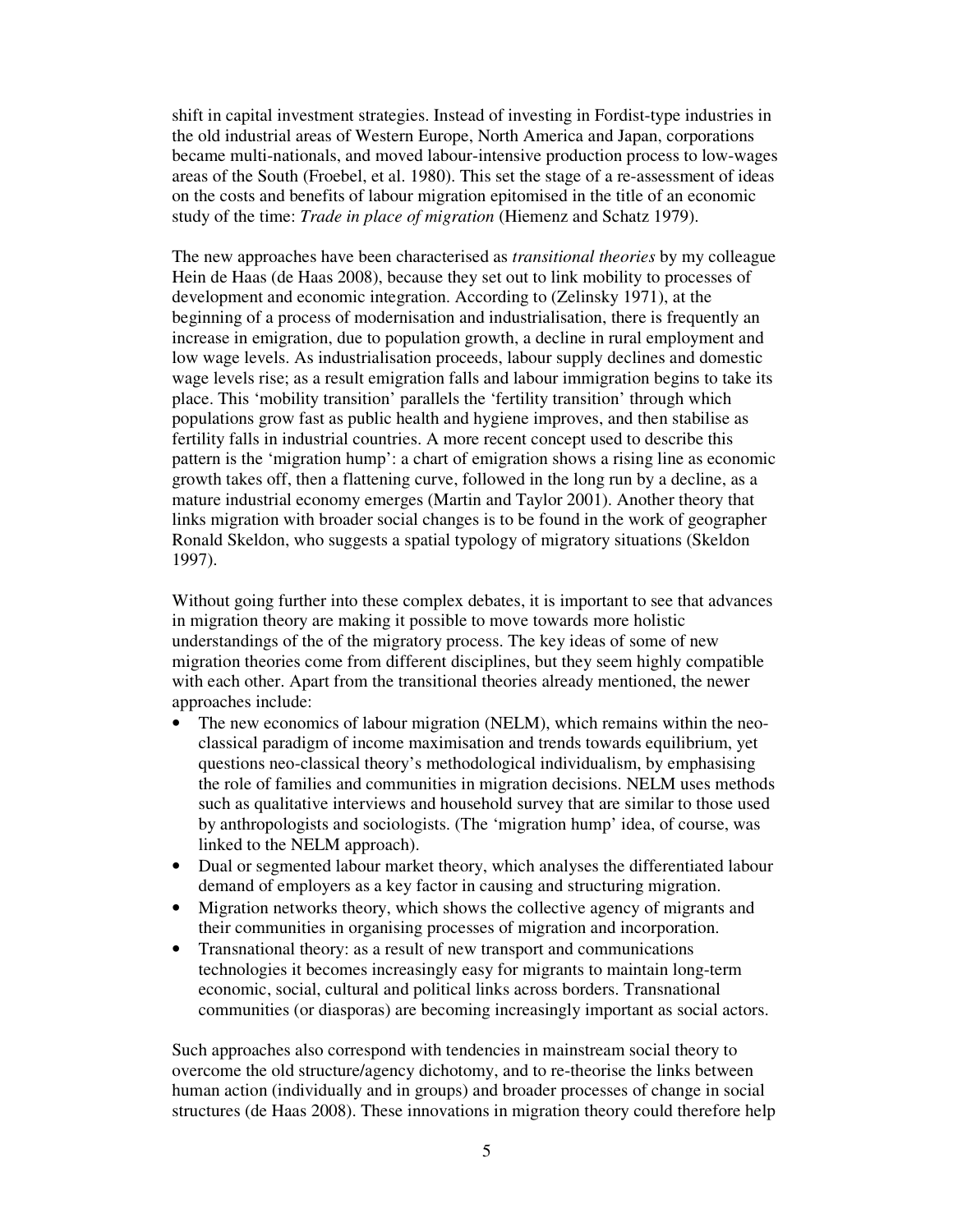change the marginal position of migration studies within the social sciences – which, as I have argued elsewhere, is a result of the way it has been dominated by national assumptions and driven by policy considerations in the past, (Castles 2007).

#### **The politics of migration and development; the EU for example**

In migration studies, the topics of investigation, the research questions and even the findings of migration studies have frequently been driven by policy considerations. This is an important problem as it can undermine the scientific nature of investigation in this area, and isolate migration studies from broader social inquiry. Here I will just mention one example: the links between migration control policies and understandings of migration/development linkages in the European Union and its member states. As background it is important to know that free movement of labour within the then European Community (EC) was always a central principle, laid down by the 1957 Treaty of Rome, and implemented in 1968. However, the common policy did not apply to 'third country nationals' – conditions for their entry, residence and employment remained an important aspect of national sovereignty for member states. This changed with the 1997 Treaty of Amsterdam, which provided for common rules on asylum and integration, to be implemented by 2004. However, the 2004 agreements (at the time of the extension of the EU to 25 members) only partially lay down common polices, and many issues connected with immigration remain national prerogatives.

A very brief history of the migration history of the EU and its predecessor until 1993, the European Community (EC) needs to emphasise the following milestones. The industrial core of the EC (Germany, France, Belgium, Netherlands) recruited Italian labour in the 1950s and early 1960s, but the very success of the EC in equalising economic and social conditions led to a decline in intra-community mobility by the mid-1960s. More and more migrant workers came from outside the EC, especially from Turkey and North Africa. After the 1973 oil crisis, governments tried to stop labour entries, and were amazed to find these transformed into family reunion and settlement (see Castles 1986). After the end of the Cold War, the EU experienced an upsurge in both labour migration and asylum seekers from the East and South. Migration became highly politicised. The EU and the member states worked together on strategies to cut asylum seeker entries, reduce irregular migration and enhance border control.

However, the early 2000s saw a new debate on Europe's 'demographic decline' and the long-term need for both highly-skilled and less-skilled workers. The European Commission argued that a system to recruit labour at all skilled levels was essential (CEC 2005b). The member states were unwilling to grasp the nettle of legal recruitment of low-skilled workers, due to a very hostile public climate. The result was an EU Policy Plan (CEC 2005a) that concentrated on attracting the highly skilled from the rest of the world. The plan paid lip-service to the need to link migration to development of countries of origin while essentially leaving low-skilled migration to market forces – that is to irregularity (see Castles 2006).

What has all this got to do with research on migration and development? It is important to look at the interplay between political and economic interests and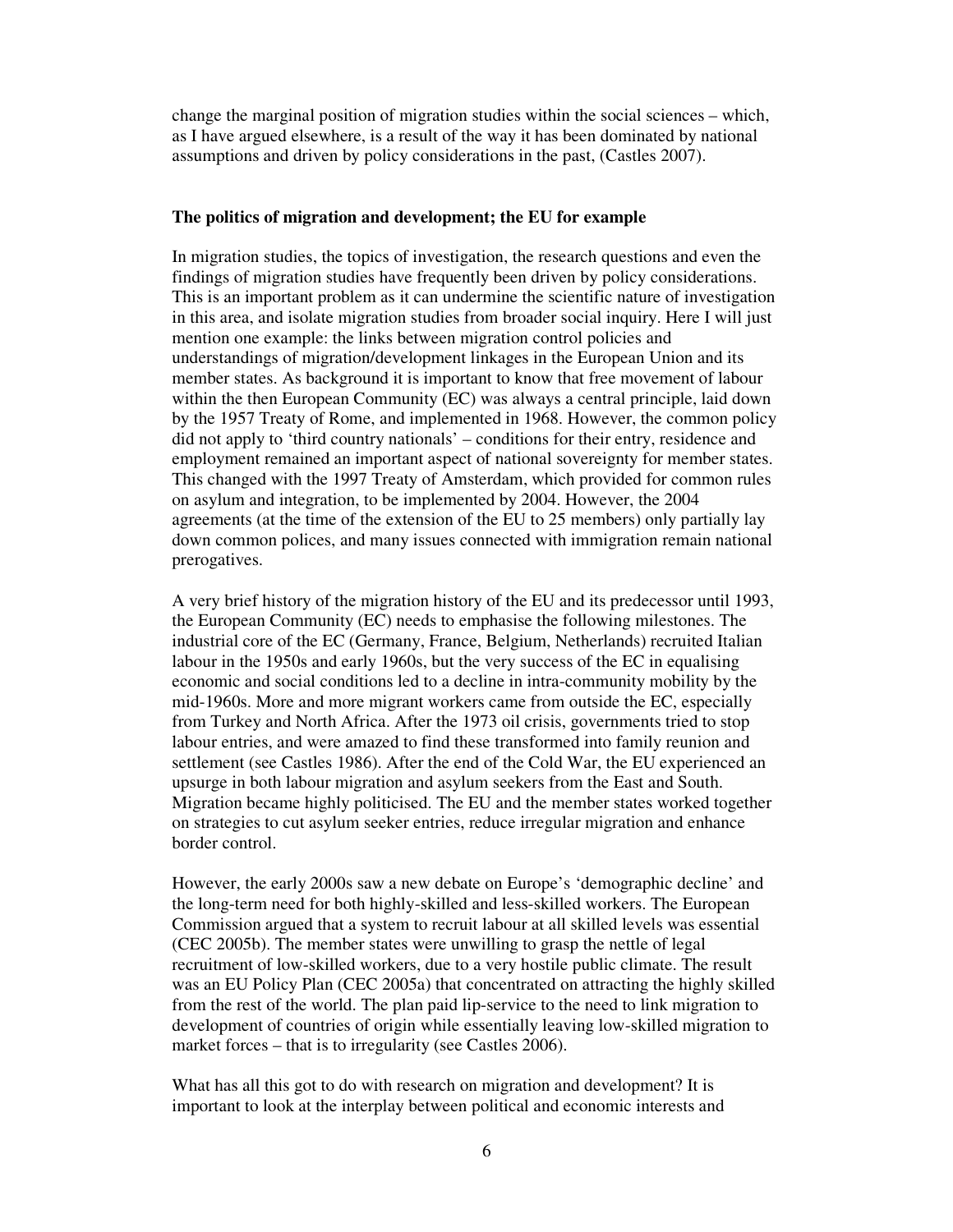migration research. The sudden discovery in the mid-1970s (referred to above) that trade was better than migration for developing countries came just when the government of Europe had decided to stop recruitment, and the corporations had decided to increase investment in new industrial areas. When asylum became a key political issue in Europe, government sought to restrict it partly through strict border control, partly through ideas for 'off-shore processing', but also partly through addressing the 'root causes' of flight – defined as impoverishment and violence.

Conflict resolution strategies and developmental approaches became highly fashionable around 2001 (Castles and Van Hear 2005; Oxfam 2005). The UK Government suggested that the UN Refugee Convention of 1951 was no longer appropriate, because in a situation of enhanced global migration flows, it was creating the conditions for misuse of the asylum system by economic migrants. To save the Convention, then UN Refugee Commissioner Rudd Lubbers suggested 'Convention Plus', a set of measures to safeguard asylum while also addressing the issue of 'mixed flows' and the causes of forced migration. Similar objectives are to be found in the French approach (also later adopted by Italy) of *co-developpement,* which means linking development measures for African countries to measures to encourage return migration. At the 2001 Seville European Council, the British and Spanish governments tried to get the EU to agree to make development aid dependent on the signing of re-admission agreement for deported migrants by poor countries (Castles, et al. 2003)..

The point is that social science research was always readily available to support such initiatives – whether building walls, off-shore processing, root causes measures, *codeveloppement* or broader 'developmental approaches'. This does not necessarily imply that social scientists were unduly influenced by those in power – although the strategic use of research funding and consultancy contracts by governments can certainly push researchers in certain directions. It is equally possible that the controversies within migration studies and our inability to agree a common body of theory and knowledge makes it possible for policy makers to choose from a menu of products or findings, to suit the policy fashion of the day. There are also scholars who show the fallacies of wall-building, *co-developpement* and so on – but they can be ignored in favour of those who are 'on message'.

We should therefore ask ourselves: does the recent turn to more positive views of the migration/development relationship really reflect a scientific revolution (in Kuhn's sense Kuhn 1996), or is it just that policy makers have given the nod to this approach because it fits current political needs? It is hard to come to a conclusion on this, but one would like to believe the former. Recent approaches could imply a trend towards a new synthesis that goes across old disciplinary and paradigmatic boundaries, and that could allow real advances in theory and knowledge in this field. But that is not automatically the case. It is really up to social scientists working on migration and development to develop these new approaches further, and to make sure that we are not pushed to adopt research topics and questions that feed into short-term policy needs. That requires a much more concerted attempt to theorise the migration/development relationship, and to link it with the most advanced ideas of contemporary social research concerned with broader processes of societal development across a range of disciplines.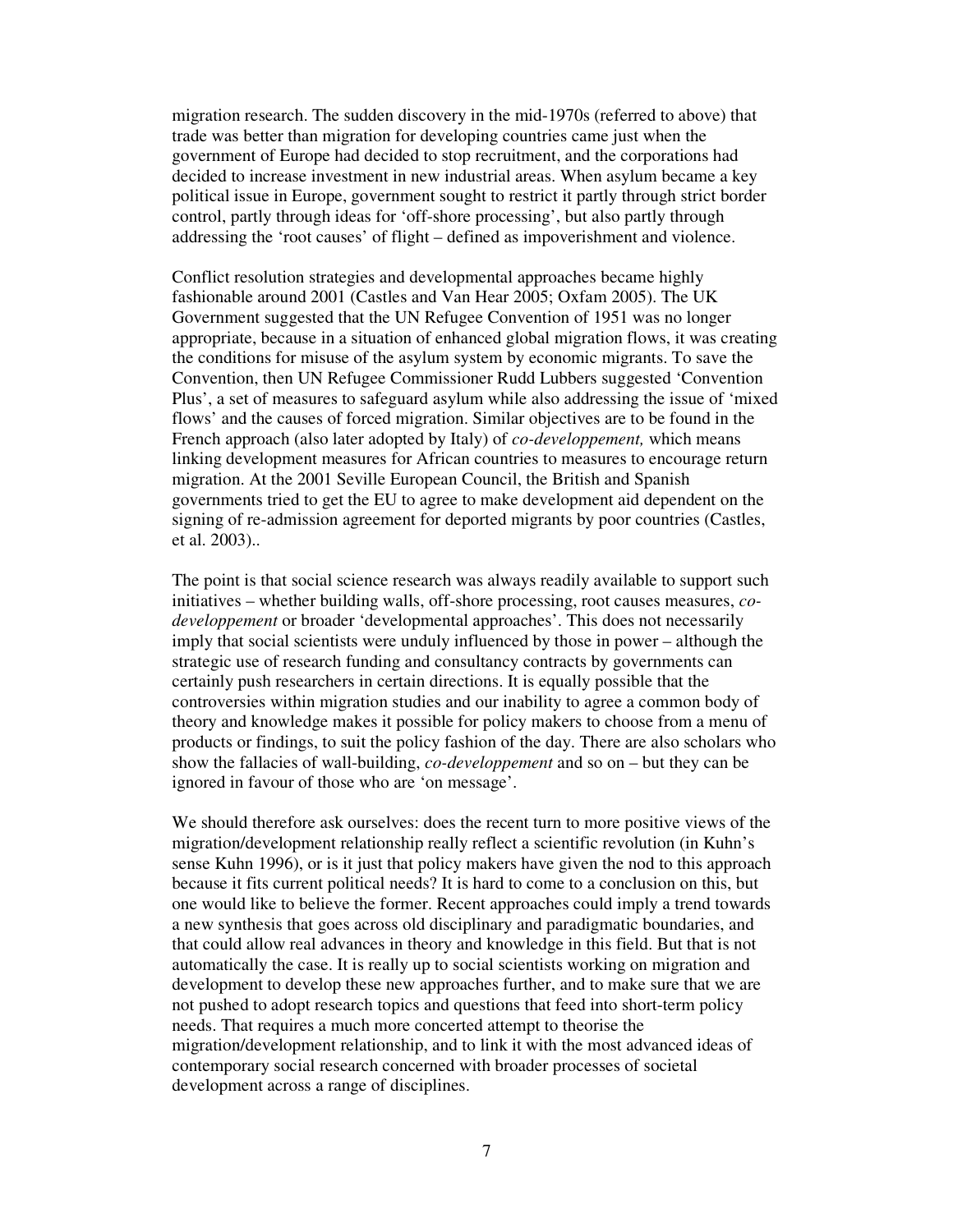# **Understanding the relationship between global change, social transformation and human mobility**

This section explores in a very preliminary way some ideas for taking forward the analysis of the migration/development relationship. It falls into a sub-section on the theoretical basis and another on the methodological consequences.

#### *Conceptual framework*

A key reason for the shortcomings of migration and development research lies in its isolation from broader trends in contemporary social theory. In the epoch of the rise of the nation-state, international migration was seen as peripheral, because the national industrial society was understood as the 'container' for all aspects of social being (Faist 2000; Wieviorka 1994). Crossing borders was the exception and a deviation from the nation-state model. Specific national assumptions on ways of excluding or assimilating migrants became the unquestioned conventional wisdom of social sciences based on 'methodological nationalism'. (Beck 2007; Wimmer and Glick Schiller 2003). Migration thus played little part in classical social science, which was primarily concerned with social order in bounded societies; however, this did include strategies for controlling internal 'dangerous classes' or colonised 'dangerous peoples' (Connell 1997). The result has been that research on migration has mainly been done by migration specialists, while research on development has been the preserve of development specialists. Both groups have tended to be isolated from each other and from mainstream social theory.

In the past, research on migration and development has had little impact on core theories of social order and differentiation. However, in recent times, globalisation has challenged national models in the social sciences and drawn attention to crossborder flows as key instruments of change. There are signs of a new emphasis on human mobility in social theory, and some key works on global change (such as (Bauman 1998; Beck 2007; Cohen and Kennedy 2000; Held, et al. 1999) now stress the centrality of migration in contemporary social relations. This shift is not surprising: if the principle of the 'container society' is no longer sustainable (even as a myth), then flows across borders become a crucial area of investigation for the social sciences. Economics recognised this for commodity and capital flows before political science and sociology learnt the lesson for governance, cultural and social relations, but now this priority is inescapable for all social scientists.

A central concept for analysing the links between human mobility and global change is to be found in *the process of social transformation.* A useful point of departure is Polanyi's (Polanyi 2001) work on the 'great transformation' of European societies through industrialisation and the ideology of self-regulating markets. According to Polyani, the market liberalism of the 19<sup>th</sup> century ignored the *embeddedness* of the economy in society (i.e. its role in achieving social goals laid down by politics, religion and social custom). The liberal attempt to *disembed* the market was a 'stark utopia' leading to a *double movement* – a protective countermovement to resubordinate the economy to society. Unfortunately, in the early  $20<sup>th</sup>$  century, the countermovement lead inexorably to fascism and world war (Block and Polanyi 2003; Polanyi 2001).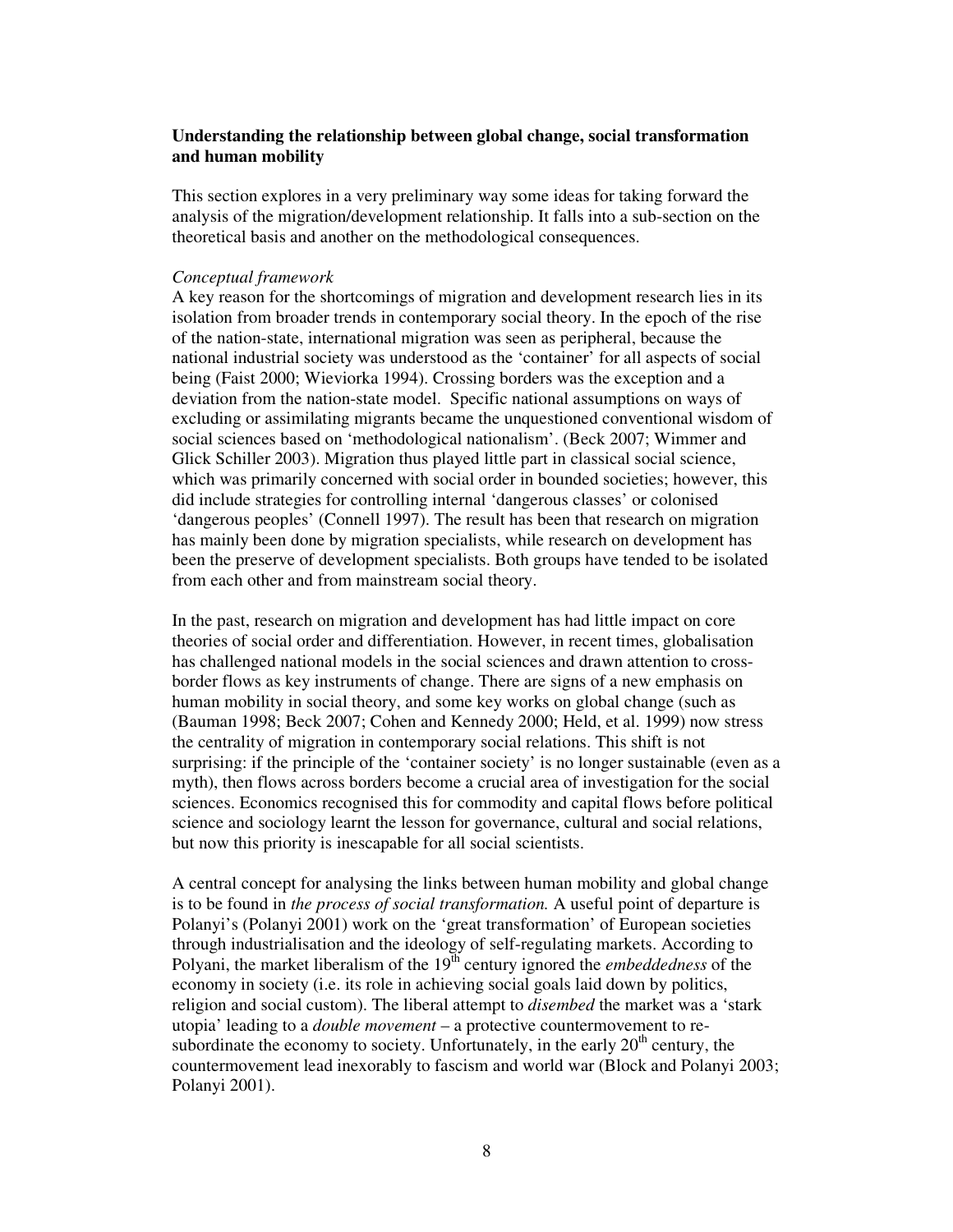Globalisation (especially since the end of the Cold War) represents a new fundamental shift in economic, political and military affairs. The resulting social transformation *in developed countries* can be seen in the closure of older industries, the restructuring of labour forces, the erosion of welfare states and the decline of communities. *In less-developed countries*, forms of social transformation include intensification of agriculture, destruction of rural livelihoods, erosion of local social orders, rural-urban migration and formation of vast shanty-towns within new megacities. The recent upsurge in South-North migration can best be understood through examination of these complementary changes and their complex linkages.

It is possible to draw on emerging ideas from a range of disciplines to develop a new approach to understanding transformation-mobility relationships. In economics, Stiglitz has provided a critique of neo-liberal economic globalisation, derived from Polanyi's concept of transformation (Stiglitz 1998; Stiglitz 2002). For him, the 'double movement' is represented by anti-globalisation activism (see Stiglitz's Foreword to (Polanyi 2001). Milanovic shows that the neo-liberal claim of improving economic outcomes for poor countries has masked a vast increase in inequality (Milanovic 2007). In political economy, the neo-liberal model is criticised as a new utopia of a self-regulating world economy (Freeman and Kagarlitsky 2004; Petras and Veltmayer 2000; Weiss 1998). Such ideas echo Polanyi's critique of attempts to disembed the economy from society, but they are essentially top-down critiques, which fail to analyse the local effects of global economic and political forces. In order to overcome this disjuncture, it is necessary to apply concepts and methodologies suggested by social anthropologists, development sociologists and other social scientists studying local dimensions of global change (see methodology below).

These trends in mainstream social theory have already influenced migration studies. As outlined above, economists working on migration have become increasingly critical of the emphasis on individual rational choice within neo-classical theory, and are investigating the role of families, communities, and other social actors in migratory processes (Massey, et al. 1998). An important advance is the development of network theories, which focus on the collective agency of migrants and communities in organising processes of migration and incorporation (Boyd 1989). A linked trend is towards investigation of transnational affiliations among migrants (Guarnizo, et al. 2003; Portes, et al. 2007; Vertovec 2004). Critical analyses of the relationship between migration and security emphasise the important role of demographic trends, institutional change, and the decline of multilateralism (Bigo and Guild 2005; Humphrey 2005; Weiner and Russell 2001).

The key principle at the conceptual level, therefore, is to embed the study of migration/development relationships in a much broader inter-disciplinary analysis of the development of social structures and relationships in the context of globalisation. As the brief review above shows, this is not a new idea, and important trends in both broader social theory point in that direction.

## *Methodology*

A revised conceptual framework implies rethinking the methodology of migration and development research. We need to find ways of understanding the relationships between macro- meso- and micro factors of change. This is based on the idea that global factors have different effects at the local and national level, due to the presence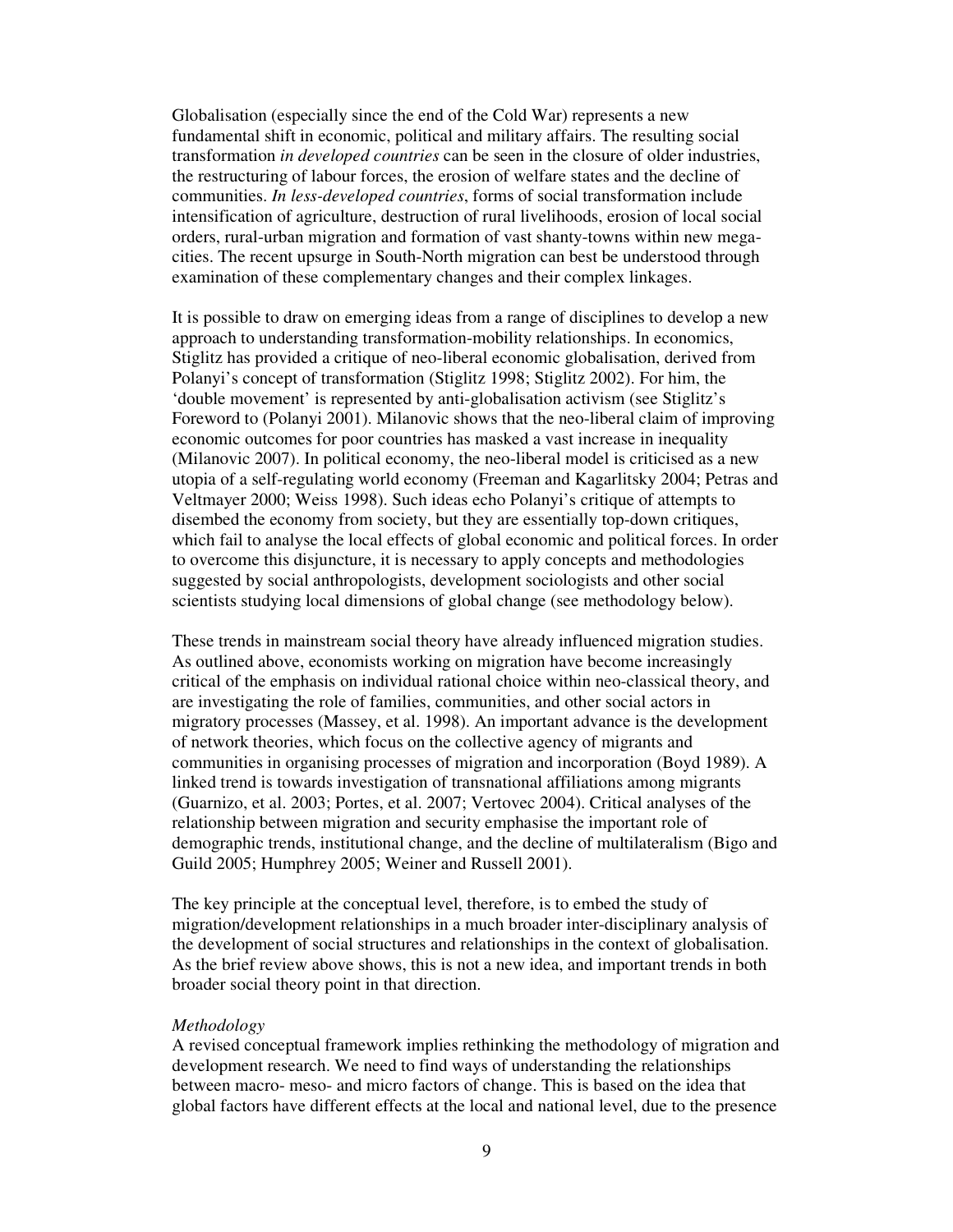of mediating historical experiences and cultural patterns. Put differently, it is crucial to find ways of understanding the relationships between the various socio-spatial levels: global, local, national and regional (Pries 2007). This principle also underpins the need for interdisciplinarity, since the various disciplines often address different socio-spatial levels.

A primary concern is to overcome methodological nationalism by developing a truly transnational research process based on international and interdisciplinary teams. At the same time, we need to develop instruments for linking analysis of global forces to national and local experiences, drawing on methodological innovations from several disciplines. The 'new economics of labour migration' uses household surveys to understand the complexity of migration decisions and their relationship with other factors (Stark 1991; Taylor 1999). Collinson (Collinson 2003) has pioneered 'micropolitical economy' research on livelihoods and commodity chains in conflict areas. Social geographers have developed new ways of understanding the changing meaning of 'territory' and the relationships between spatial levels (Lussault 2007; Sassen 2006).

The International Sociological Association (ISA) Research Committee on 'Social Transformation and Sociology of Development' (Schuerkens 2004) use the concept of 'glocalisation' to analyse links between global forces and local life-worlds, and has applied this approach to the mstudy of migration and ethnicity (Berking 2003; Binder and Tosic 2005; Schuerkens 2005). Other sociologists show how identity movements arise in reaction to globalisation (Castells 1997). Social anthropology has moved away from older ideals of authenticity and singularity to study individual and group reactions to globalising forces (Levitt and Glick Schiller 2004). This implies analysing 'a simultaneous dialectic of indigenisation … and cosmopolitanisation' (Friedman 2004). Concepts and methods for ethnographic work on globally-dispersed communities are discussed by Hage (Hage 2005), while recent examples of studies on local mediation of global change include (Hogan 2004; Wise and Velayutham 2008).

This is in no way an exhaustive summary of the interesting methodological approaches that are already being tried out in the social sciences. Some are already being applied in migration research and others could and should be.

#### **Re-examining the migration and development mantra**

What would a conceptual framework and methodology based on the analysis of social transformation contribute to our understanding of current issues in the migration/development relationship? It could serve as an analytical lens to re-examine some of the main elements of the new conventional wisdom on migration and development. I use the term 'migration and development mantra' here, based on Devesh Kapur's idea that remittances have become a new 'development mantra': governments and officials believe that money sent home by migrants can be a recipe for local, regional and national development (Kapur 2004). I think it is useful to extend this notion of a 'new mantra' to include the whole range of benefits that migration is said to bring for development.

• Migrant remittances can have a major positive impact on the economic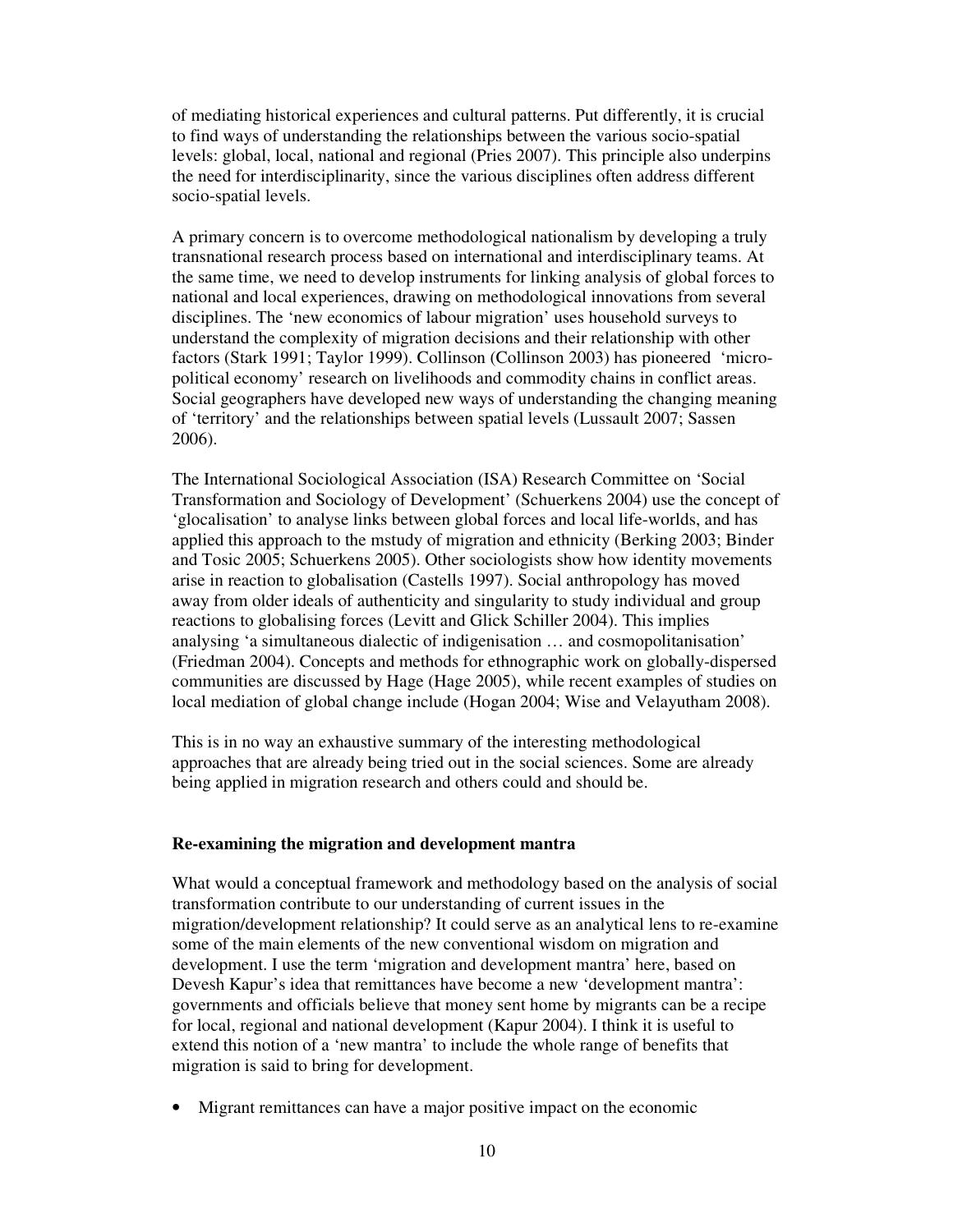development of countries of origin

- Migrants also transfer home skills and attitudes known as 'social remittances' which support development
- 'Brain drain' is being replaced by 'brain circulation', which benefits both sending and receiving countries
- Temporary (or circular) labour migration can stimulate development
- Migrant diasporas can be a powerful force for development, through transfer of resources and ideas
- Economic development will reduce out-migration.

At present 'the evidence base for the links between migration and development is still very weak' (Newland 2007). A World Bank study found that the relationship is 'unsettled and unresolved' (Ellerman 2003), while Massey et al. point to deficiencies in both theoretical understanding and gathering of data on the relationship between migration and development (Massey, et al. 1998, 272). Thus the evidence on all aspects of the mantra is uneven and contested. It would take far too long to discuss each one in turn here – and in any case this will be covered in other sessions. I simply want to suggest some research questions that could be applied to some or all of them.

- 1. *What do we mean by development and who decides?* The concept was first coined to refer to postwar reconstruction after 1945 in Europe, and then applied in a topdown way to the post-colonial Third World. It has become a commonsense term, but the original simple definition of development as growth in GDP (absolute or per capita) has been questioned by ideas of human development, human security, development as capability or freedom or autonomy. When the International Migration Institute (IMI) at Oxford University and the Doctoral Programme in Development Studies of the University of Zacatecas recently brought together scholars, government officials and members of migrant associations from some major emigration countries, they questioned the idea that some of the world's most exploited workers should provide the capital for economic growth, where official aid programmes have failed. They argued that a strategy based on exporting workers to richer countries was a sign of the failure to achieve development in the interests of the majority of the population. The implication is that migrants and the communities they come from and go to should have a voice in defining development (Castles and Delgado Wise 2007; Castles and Delgado Wise 2008).
- 2. *Under what conditions can migration contribute to development?* Comparisons of various countries present conflicting evidence. For instance the Philippines has one of the largest and longest-standing emigration programmes – the government's ambition is to be 'the provider of workers for the world' (Asis 2008) – yet there is little evidence that it has led to improvements in the economic and social conditions of the people, nor indeed in the quality of public life. Korea by contrast has moved quickly from being an emigration to an immigration country, yet it is not clear whether labour export in the 1970s and 1980s played much part in this (Delgado Wise and Invernizzi 2005). Turkey had large-scale emigration until the 1980s, which at the same was assessed as having little development benefit, but has now experienced rapid growth and a migration transition (Avci and Kirisci 2008). Mexico has had very large-scale migration to the USA, but this appears to have led to greater economic dependency and to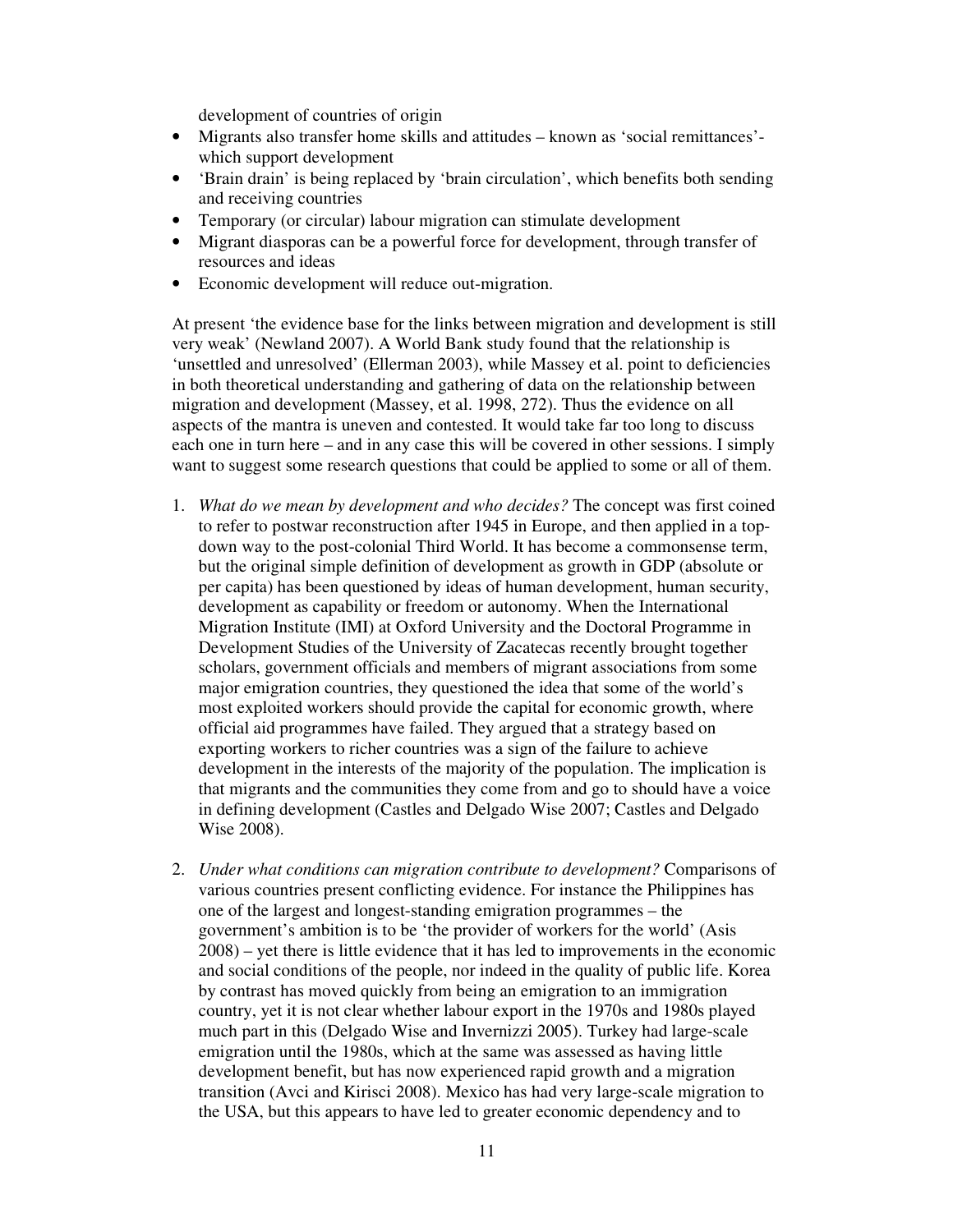economic distortions which are not conducive to growth (Delgado Wise and Guarnizo 2007). There are clearly some major knowledge gaps here, which call for rigorous examination and cross-national comparisons.

- 3. *Is development an issue of transferring the 'right attitudes' to poorer countries?* The idea that the transfer of western attitudes and forms of behaviour from developed to less-developed countries would bring about positive change goes back to the 19th century idea of the 'civilizing mission' of Europe in Africa, Asia and Latin America. It was also central to the modernization theories of the 1950s and 1960s (Rostow 1960), according to which: '[d]evelopment was a question of instilling the "right" orientations – values and norms – in the cultures of the non-Western world so as to enable its people to partake in the modern wealth-creating economic and political institutions of the advanced West' (Portes 1997, 230). Such policies failed to stimulate development and to improve the living standards of the poor. More recently, neo-liberal globalisation theory has argued that western models of privatisation and entrepreneurship are crucial to development, yet such approaches have so far led to greater inequality (Milanovic 2007). Now strategies designed to encourage 'social remittances' and 'diaspora mobilisation for development' are being advocated (see DFID 2007). We need to examine the relationship between such apparently bottom-up development approaches and macro-level relationships of unequal economic and political power.
- 4. *Is the 'brain drain' being replaced by 'brain circulation' or a 'brain bank'?* Skilled migration often represents a transfer of human capital from poor to rich countries, But current initiatives by development agencies and international organizations aim to find ways in which skilled migration could be transformed into a global circulation of talents, which might benefit receiving countries, migrants and source countries. Whether this will happen depends on the willingness of the states concerned to cooperate for development. The very strong emphasis on recruiting the highly skilled and excluding the low skilled in the current policies of the EU, UK, France, Germany, USA, Canada, Australia, Japan, Korea and, most recently, China cast doubt on such willingness. Another indication is the continuing rise in recruitment of medical personnel from lessdeveloped countries by Western Europe and the USA (OECD 2007, 162-82). So the task here is to analyse the interest coalitions that determine such policies, and whether there are levers for change.
- 5. *Is temporary or 'circular' migration a real possibility, and can it serve the interests of poor countries?* The ambivalence of migration and development policies is perhaps clearest with regard to the renewed enthusiasm for temporary migration – now under the more positive label of circular migration. This is said to benefit the countries of origin, but in reality these would have an interest in permanent emigration of surplus low-skilled workers and temporary emigration of the highly skilled. The interests of labour-importing countries are the opposite, and these have so far prevailed in international debates: lower-skilled migrants are welcome in Europe, North America and the new industrial countries only as temporary 'guestworkers'. Where this proves politically difficult, employers rely on undocumented workers. The ready availability of low-skilled labour in a situation of global surplus gives all the market power to the demand side.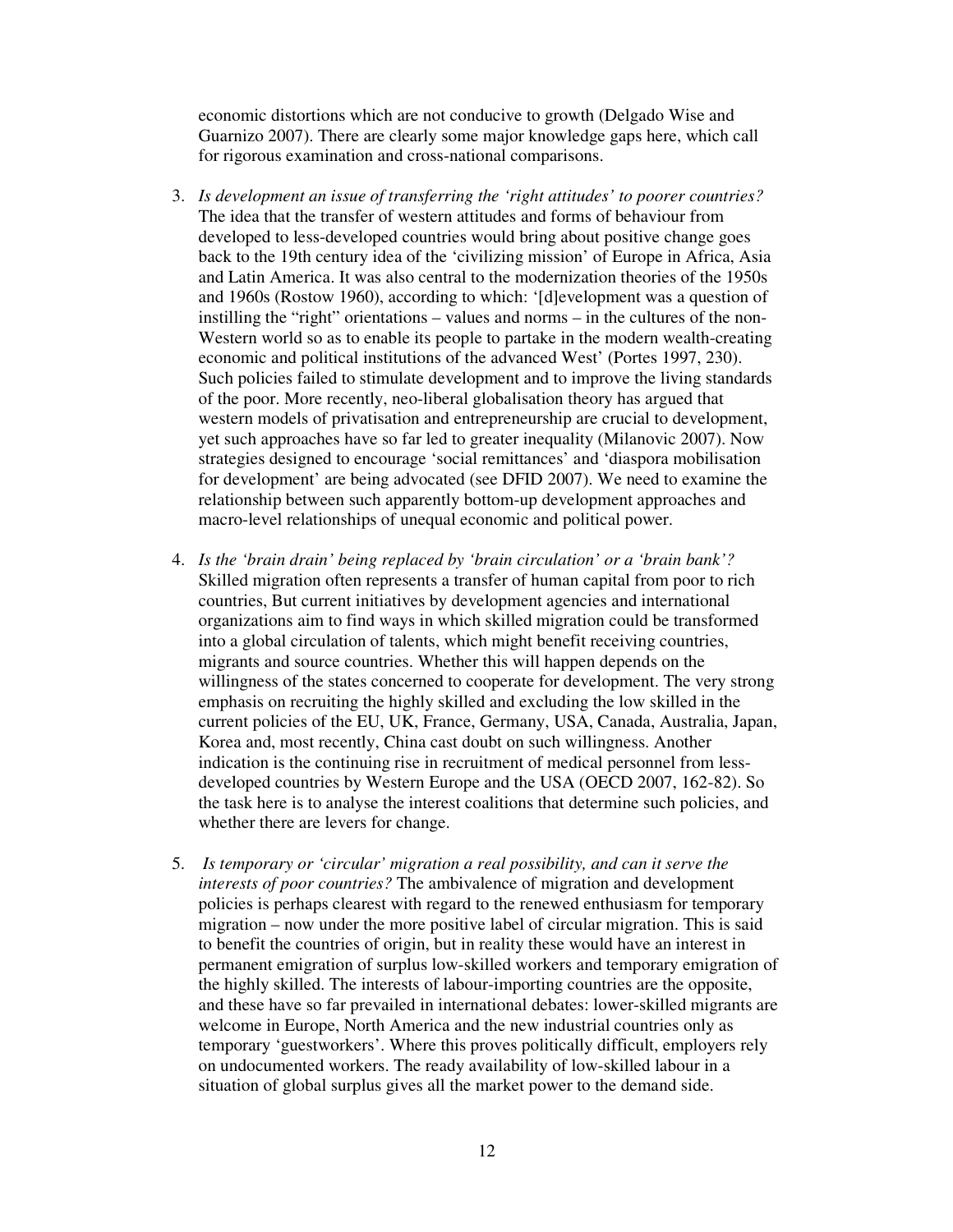This list of questions is far from exhaustive, and my brief discussion of each indicates how controversial they remain. Clearly, there is a need for much more systematic research, and above all for comparative studies of differing experiences to work out the factors involved, and how they interact. My basic aim here is to indicate the impossibility of making clear statements by looking at migration on its own. Only by analysing it in a framework that links global relationships of economic and political power with national and local experiences of coping with social transformation can we begin to understand the factors that lead to differentiated outcomes.

#### **Will economic development reduce emigration from poor countries?**

As I mentioned at the beginning of the paper, powerful decision makers still believe that development can reduce emigration from poor countries to rich – the last point of the migration and development mantra. This is based on two assumptions. The first, which goes back to colonial ideas on the dangers or rural-urban migration, is that migration of poor people to rich areas is intrinsically bad (Bakewell 2007). The second assumption is that tackling the poverty and violence that force people to move will lead to a decline in migration. The belief in the 'virtuous circle' described earlier is still strong.

In fact there is considerable evidence that improvements in living standards and reductions in violence actually create the conditions for more migration. The citizens of rich countries are highly mobile – although this is often not referred to as migration. Sociologist Zygmunt Bauman has argued that the right to be mobile is the badge of the global elite, while the poor are meant to stay at home (Bauman 1998). The policy consequences of recognising that 'development instead of migration' policies are bound to fail (de Haas 2006) were spelled out convincingly in the 2005 Report of the Global Commission on International Migration. The GCIM underlined that migration policies could not be a substitute for much broader policies designed to address underdevelopment and inequality. The world's most prosperous states needed to acknowledge the impact of their own policies on the dynamics of international migration – for instance through trade reform to give developing countries fairer access to global markets (GCIM 2005, section 1, paragraph 49). One might add the need to stop arms exports to conflict regions, as well as for measures to build human rights standards into aid and trade agreements.

As for countries of origin, reliance on migrant remittances to fund development can be misguided. Migration alone cannot bring about development. Where political and economic reform is absent, remittances are more likely to lead to inflation and greater inequality than to positive change. On the other hand, where migration takes place at the same time as improvements in governance, creation of effective institutions, construction of infrastructure and the emergence of an investment-friendly climate, then it can be part of the solution. Policies to maximize the benefits of migration for countries of origin must thus be part of much broader strategies designed to reduce poverty and achieve development (DFID 2007, 37-40).

Such analyses in policy reports show that some government officials have got the message that the virtuous circle of migration and development is not so simple – even if key decision makers have not. This is important for social scientists, because it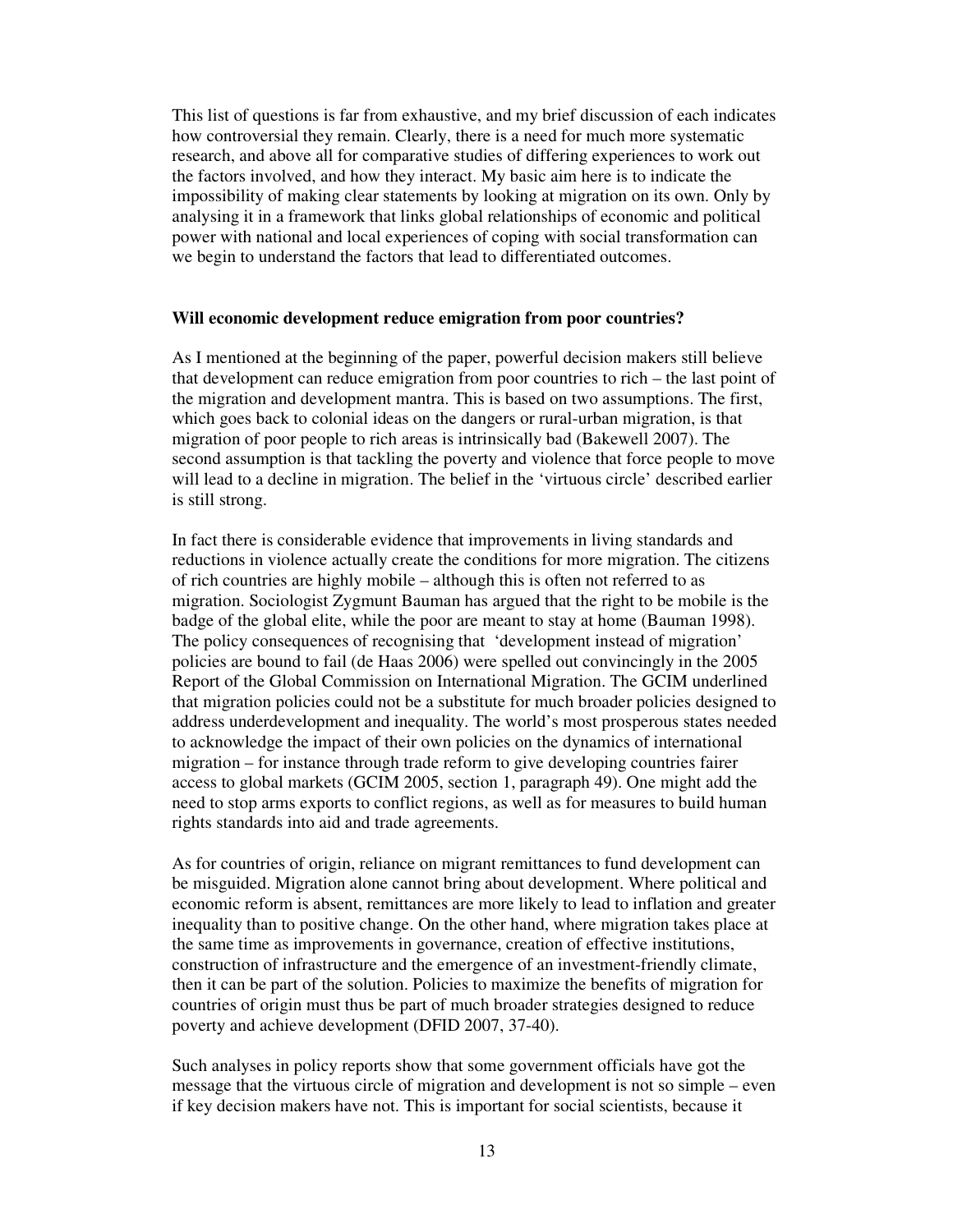shows that our messages do not always fall on deaf ears. It should reinforce our determination to continue to elaborate a critical, interdisciplinary perspective for the analysis of the migration/development relationship. This means working to overcome the barriers that have led to the fragmentation of migration studies and its isolation from innovative trends in social theory.

The key idea is that it is mistaken to see migration and development in isolation from wider issues of global power, wealth and inequality. Mobility of people is an integral part of the major changes currently affecting all regions of world. Studying migration separately from this context is likely to lead to mistaken ideas on its potential for enhancing economic, political and social change. By contrast, conceptualising migration as a key aspect of the social transformations that affect all parts of the world today can enrich both migration studies and the social sciences as a whole.

# **Re-linking development economics and critical migration theory**

The two papers presented at the initial session of the SSRC conference on migration and developed approached the issue in very different ways: Ranis started from a theoretical model of the economics of internal migration, and then tested it against some historical cases to show a wide range of modifying factors. He also argued that the basic model could be extended to international migration, albeit with even more constraints, not least the role of states and their uneven power. He stated that the model suggested a long-term transition to 'a one-sector, relatively full-employment neo-classical world', and argued that this is 'currently happening in such countries as China, Vietnam and Thailand'. However, he also shows the limitations of this model, not least the fact that it cannot explain trends in much of Latin America and Sub-Saharan Africa.

By contrast I started from a model of complexity and contradictions. My approach was a political economy and sociology of international migration, built around the central concept of social transformation and the way this is brought about simultaneously in South and North by neo-liberal globalisation. Far from a trend towards a 'one-sector neo-classical world', I would argue that globalisation and social transformation means the re-birth of archaic economic patterns in the North: the resurgence of the garment sweatshop, domestic service and the informal sectors in post-industrial economies. The developmental benefits of migration for sending countries are not absent from this model, but are seen as highly uneven, and contingent on a wide range of factors.

Can these very different approaches intersect? That is clearly both an intellectual and a practical problem. On the intellectual level there needs to be a debate about the similarities and difference in the determinants and consequences of internal versus international migration. International migration is not simply an extension of internal migration, but neither can internal migration be treated as essentially a contextual factor for international migration. More fundamentally, starting from simplicity versus starting from complexity cannot be simply resolved by meeting in the middle. Treating half the world as deviations from the model does not verify the model, but too much complexity can lead to resignation. Perhaps both approaches can meet in the search for a more embracing and comprehensive model that goes across disciplines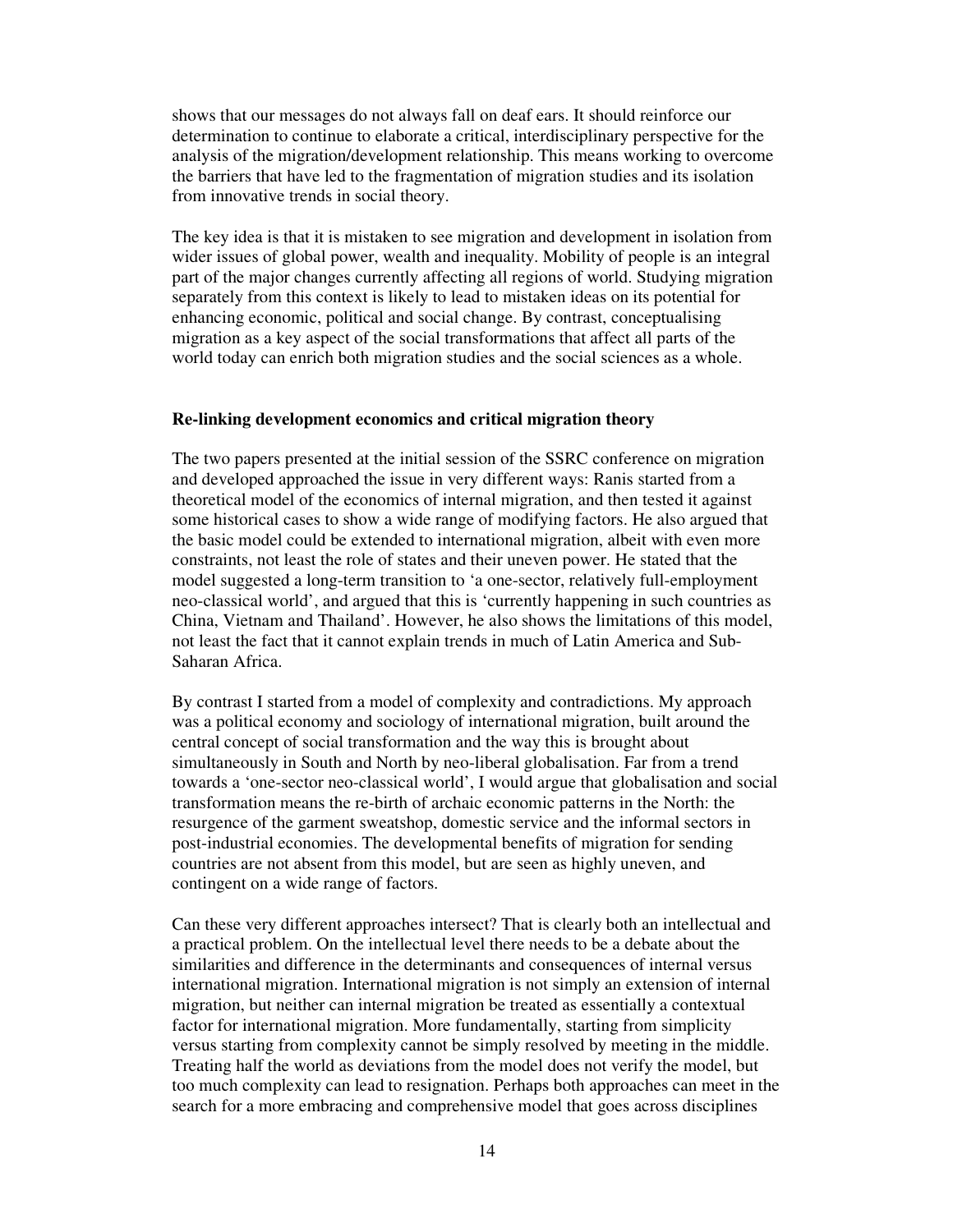and at least permits middle-range theories.

On the political level, an intersection could be found in the search for developmental approaches that maximise the benefits to be derived from migration while seeking to minimise abuses and negative effects. Ranis' carefully-formulated research questions can help us to reflect on what works and what does not, and that in turn could enhance the search for explanations that might lead to solutions.

#### **References**

- Abadan-Unat, N. 1988 'The socio-economic aspects of return migration to Turkey', *Revue Europréenne des Migrations Internationales*(3): 29-59.
- Asis, M., M. B. 2008 'How international migration can support development: a challenge for the Philippines', in S. Castles and R. Delgado Wise (eds) *Migration and Development: Perspectives from the South*, Geneva: International Organization for Migration.
- Avci, G. and Kirisci, K. 2008 'Turkey's immigration and emigration dilemmas at the gates of the European Union ', in S. Castles and R. Delgado Wise (eds) *Migration and Development: Perspectives from the South*, Geneva: International Organization for Migration.
- Bakewell, O. 2007 *Keeping them in their place: the ambivalent relationship between development and migration in Africa*, IMI Working Paper 8, Oxford: International Migration Institute
- Bauman, Z. 1998 *Globalization: the Human Consequences*, Cambridge: Polity.
- Beck, U. 2007 'Beyond class and nation: reframing social inequalities in a globalizing world ', *British Journal of Sociology* 58(4): 679-705.
- Berking, H. 2003 ''Ethnicity is everywhere': on globalization and the transformation of cultural identity', *Current Sociology* 51(3-4): 248-64.
- Bigo, D. and Guild, E. (eds) 2005 *Controlling Frontiers: Free Movement Into and Within Europe*, Aldershot: Ashgate.
- Binder, S. and Tosic, J. 2005 'Refugees as a Particular Form of Transnational Migrations and Social Transformations: Socioanthropological and Gender Aspects', *Current Sociology* 53(4): 607-624.
- Block, F. and Polanyi, K. 2003 'Karl Polanyi and the Writing of "The Great Transformation"', *Theory and Society* 32(3): 275-306.
- Boyd, M. 1989 'Family and Personal Networks in Migration', *International Migration Review* 23(3): 638–70.
- Brettell, C. B. and Hollifield, J. F. (eds) 2007 *Migration Theory: Talking Across Disciplines*, 2nd Edition, New York and London: Routledge.
- Castells, M. 1997 *The Power of Identity*, Oxford: Blackwells.
- Castles, S. 1986 'The guest-worker in Western Europe: an obituary', *International Migration Review* 20(4): 761-78.
- 2006 'Guestworkers in Europe: A Resurrection?'*International Migration Review* 40(4): 741-66.
- 2007 'Twenty-first century migration as a challenge to sociology', *Journal of Ethnic and Migration Studies* 33.
- Castles, S. and Delgado Wise, R. (eds) 2007 *Migración y Desarrollo: Perspectivas desde el Sur*, Mexico City: Miguel Angel Porrúa.
- (eds) 2008 *Migration and Development: Perspectives from the South*, Geneva: International Organization for Migration.
- Castles, S., Loughna, S. and Crawley, H. 2003 *States of Conflict: Causes and Patterns of Forced Migration to the EU and Policy Responses*, London: Institute of Public Policy Research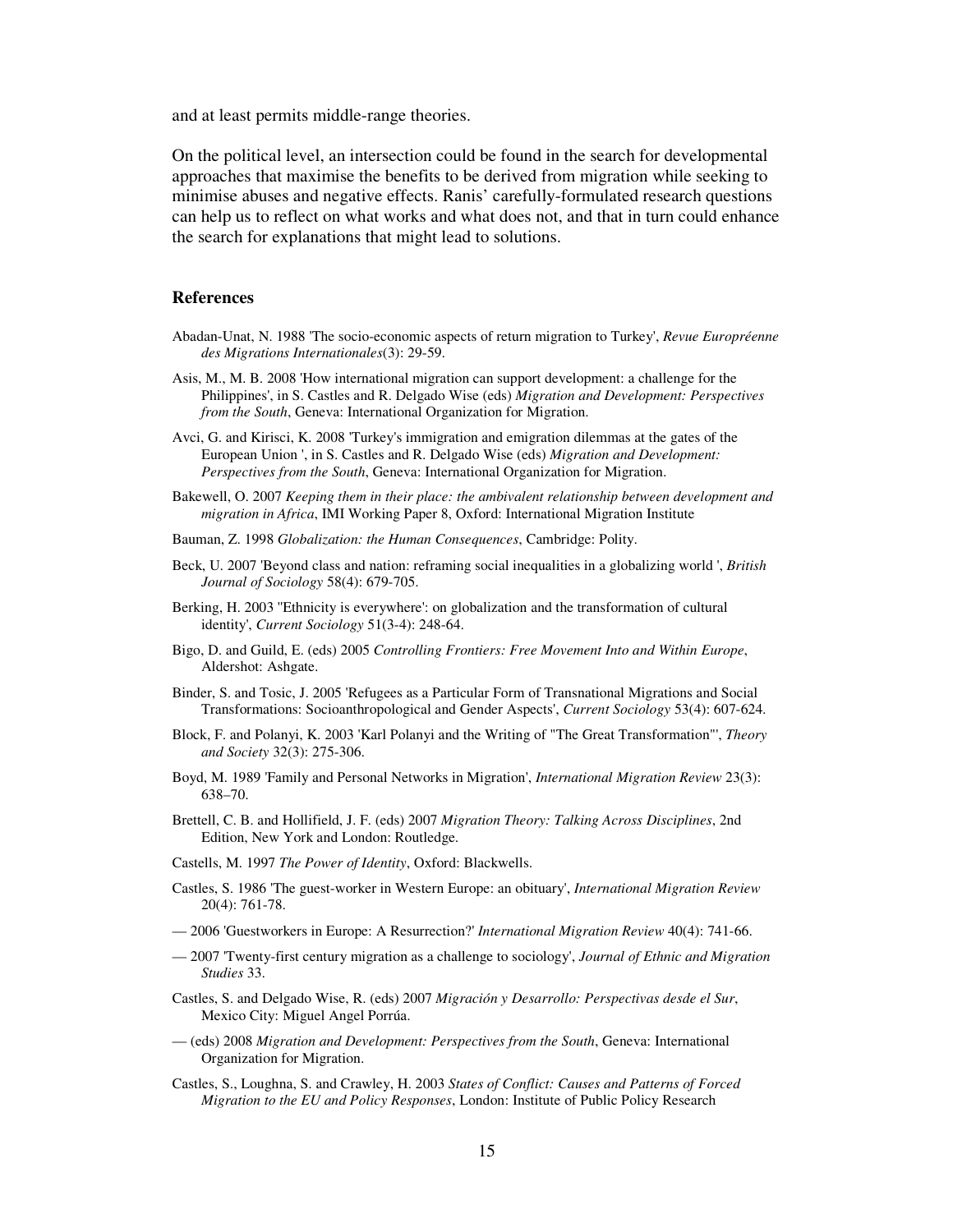- Castles, S. and Van Hear, N. 2005 *Developing DFID's Policy Approach to Refugees and Internally Displaced Persons*, Report to the Conflict and Humanitarian Affairs Department Oxford: Refuge Studies Centre
- CEC 2005a *Communication from the Commission: Policy Plan on Legal Migration*, COM(2005)669 final, Brussels: Commission of the European Communities
- 2005b *Green Paper on an EU Approach to Managing Economic Migration*, COM(2004)811 final, Brussels: Commission of the European Communities
- Cohen, R. and Kennedy, P. 2000 *Global Sociology*, Basingstoke: Palgrave.
- Collinson, S., ed. 2003 *Power, livelihoods and conflict: case studies in political economy analysis for humanitarian action Humanitarian Policy Group Report*, 13, London: Overseas Development Institute
- Connell, R. W. 1997 'Why is classical theory classical?'*American Journal of Sociology* 102(6): 1511– 57.
- de Haas, H. 2006 *Turning the Tide? Why 'Development Instead of Migration'Policies are Bound to Fail IMI Working Paper*, IMI Working Paper 2, Oxford: International Migration Institute
- 2008 *Migration and Development: a Theoretical Perspective*, Working Paper 9, Oxford: International Migration Institute www.imi.ox.ac.uk.
- Delgado Wise, R. and Guarnizo, L. E. 2007 'Migration and Development: Lessons from the Mexican Experience', accessed 6 February 2007, Washington DC: Migration Information Source, http://www.migrationinforamtion.org.
- Delgado Wise, R. and Invernizzi, N. 2005 'Differences behind the appearances: export growth, technological capabilites and development in Mexico and South Korea', *Canadian Journal of Development Studies* 26(3): 409-21.
- DFID 2007 *Moving Out of Poverty - Making Migration Work Better for Poor People*, London: Department for International Development
- Ellerman, D. 2003 *Policy Research on Migration and Development*, Policy Research Working Paper 3117, Washington DC: World Bank
- Faist, T. 2000 *The Volume and Dynamics of International Migration and Transnational Social Spaces*, Oxford: Oxford University Press.
- Freeman, A. and Kagarlitsky, B. (eds) 2004 *The Politics of Empire: Globalisation in Crisis*, London and Ann Arbor MI: Pluto Press.
- Friedman, J. 2004 'Globalization, transnationalization and migration: ideologies and realities of global transformation', in J. Friedman and S. Randeria (eds) *Worlds on the Move: Globalization, Migration and Cultural Security*, London and New York: I. B. Tauris.
- Froebel, F., Heinrichs, J. and Kreye, O. 1980 *The New International Division of Labour*, Cambridge: Cambridge University Press.
- Galbraith, J. K. 1958 *The affluent society*, London: Hamish Hamilton.
- GCIM 2005 *Migration in an Interconnected World: New Directions for Action: Report of the Global Commission on International Migration*, Geneva: Global Commission on International Migration http://www.gcim.org/en/finalreport.html.
- Gramsci, A., Hoare, Q. and Nowell-Smith, G. 1971 *Selections from the prison notebooks of Antonio Gramsci*, London: Lawrence & Wishart.
- Guarnizo, L. E., Portes, A. and Haller, W. 2003 'Assimilation and transnationalism: determinants of transnational political action among contemporary migrants', *American Journal of Sociology* 108(6): 1211-48.
- Hage, G. 2005 'A not so multi-sited ethnography of a not so imagined community', *Anthropological Theory* 5(4): 463-75.
- Held, D., McGrew, A., Goldblatt, D. and Perraton, J. 1999 *Global Transformations: Politics, Economics and Culture*, Cambridge: Polity.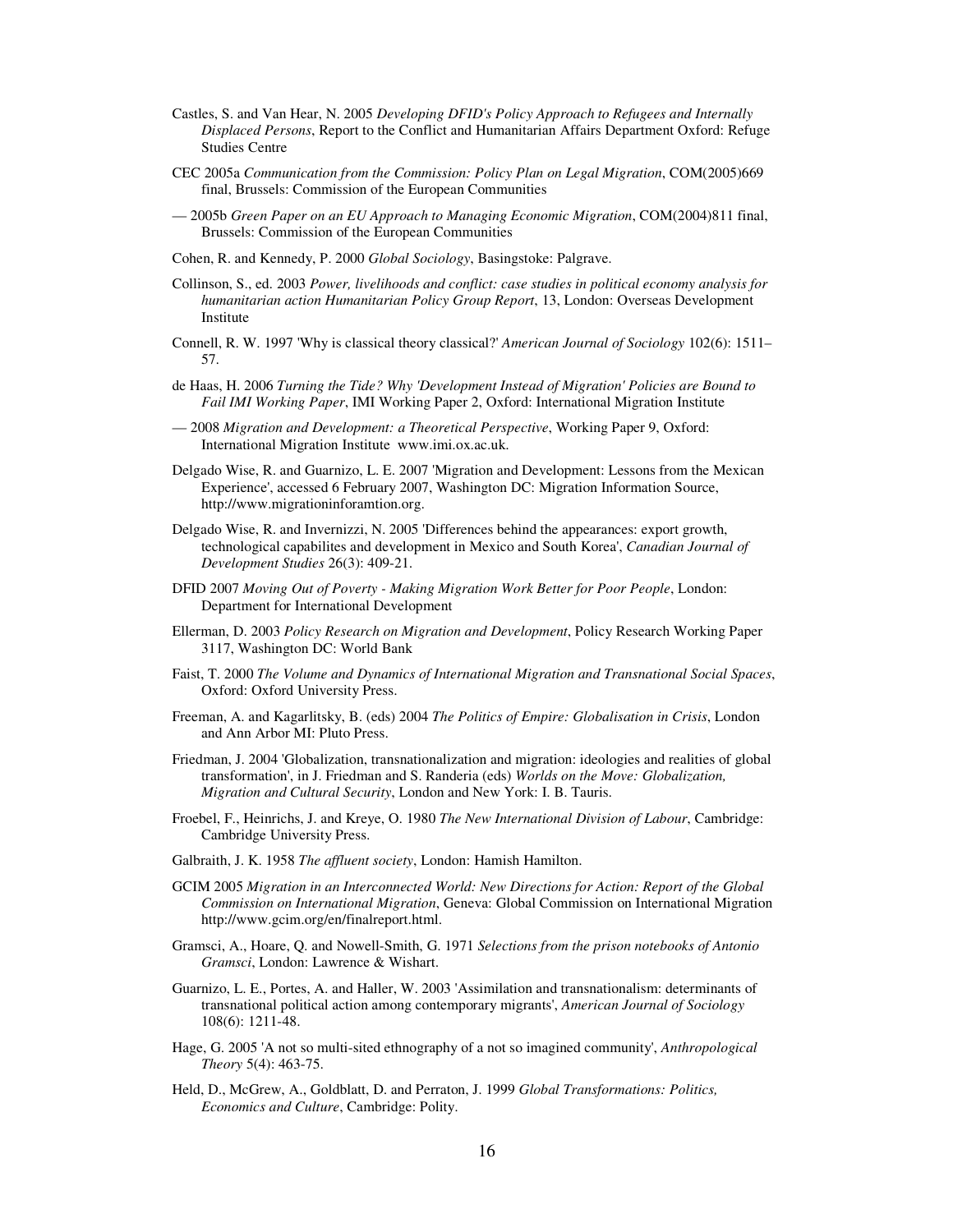- Hiemenz, U. and Schatz, K. W. 1979 *Trade in Place of Migration*, Geneva: International Labour Organization
- Hogan, J. 2004 'Constructing the global in two rural communities in Australia and Japan', *Journal of Sociology* 40(1): 21-40.
- Humphrey, M. 2005 'Australian Islam, the new global terrorism and the limits of citizenship', in S. Akbarzadeh and S. Yasmeen (eds) *Islam and the West: Reflections from Australia*, Sydney: UNSW Press.
- Kapur, D. 2004 *Remittances: the New Development Mantra? Discussion Paper*, Washington DC: World Bank
- Khadria, B. 2008 'India; skilled migration to developed countries, labour migration to the Gulf', in S. Castles and R. Delgado Wise (eds) *Migration and Development: Perspectives from the South*, Geneva: International Organization for Migration.
- Kuhn, T. S. 1996 *The structure of scientific revolutions*, 3rd Edition, Chicago ; London: University of Chicago Press.
- Levitt, P. and Glick Schiller, N. 2004 'Conceptualising simultaneity: a transnational social field perspective on society', *International Migration Review* 38(3): 1002-39.
- Lussault, M. 2007 *L'Homme spatiale: La Construction sociale de l'être humain*, Paris: Seuil.
- Martin, P. L. 1991 *The Unfinished Story: Turkish Labour Migration to Western Europe*, Geneva: International Labour Office.
- Martin, P. L. and Taylor, J. E. 2001 'Managing migration: the role of economic policies', in A. R. Zolberg and P. M. Benda (eds) *Global Migrants, Global Refugees: Problems and Solution*, New York and Oxford: Berghahn.
- Massey, D., S., Arango, J., Hugo, G., Kouaouci, A., Pellegrino, A. and Taylor, J. E. 1998 *Worlds in Motion, Understanding International Migration at the End of the Millenium*, Oxford: Clarendon Press.
- Milanovic, B. 2007 'Globalization and inequality', in D. Held and A. Kaya (eds) *Global Inequality: Patterns and Explanations*, Cambridge and Malden MA.: Polity.
- Newland, K. 2007 'A new surge of interest in migration and development', accessed 6 February 2007, Washington DC: Migration Information Source, www.migrationinformation.org.
- OECD 2007 *International Migration Outlook: Annual Report 2007*, Paris: Organisation for Economic Cooperation and Development
- Oxfam 2005 *Foreign Territory: the Internationalisation of EU Asylum Policy*, Oxford: Oxfam
- Paine, S. 1974 *Exporting Workers: The Turkish Case*, Cambridge: Cambridge University Press.
- Petras, J. and Veltmayer, H. 2000 'Globalisation or imperialism?'*Cambridge Review of International Affairs* 14(1): 1-15.
- Polanyi, K. 2001 *The Great Transformation*, Boston: Beacon Press.
- Portes, A. 1997 'Neoliberalism and sociology of development: emerging trends and unanticipated facts', *Population and Development Rreview* 23(2): 229-59.
- 1999 'The hidden abode: sociology as analysis of the unexpected 1999 Presidential Address to the American Sociological Association', *American Sociological Review* 65: 1-18.
- Portes, A. and DeWind, J. (eds) 2004 *Conceptual and Methodological Developments in the Study of International Migration: International Migration Review special issue*, Vol. 38:3, New York: Center for Migration Studies.
- Portes, A., Escobar, C. and Radford, A. W. 2007 'Immigrant transnational organizations and development: a comparative study', *International Migration Review* 41(1): 242-82.
- Pries, L. 2007 *Die Transnationalisierung der sozialen Welt*, Frankfurt am Main: Suhrkamp.
- Rostow, W. W. 1960 *The Stages of Economic Growth: a Non-Communist Manifesto*, Cambridge: Cambridge University Press.